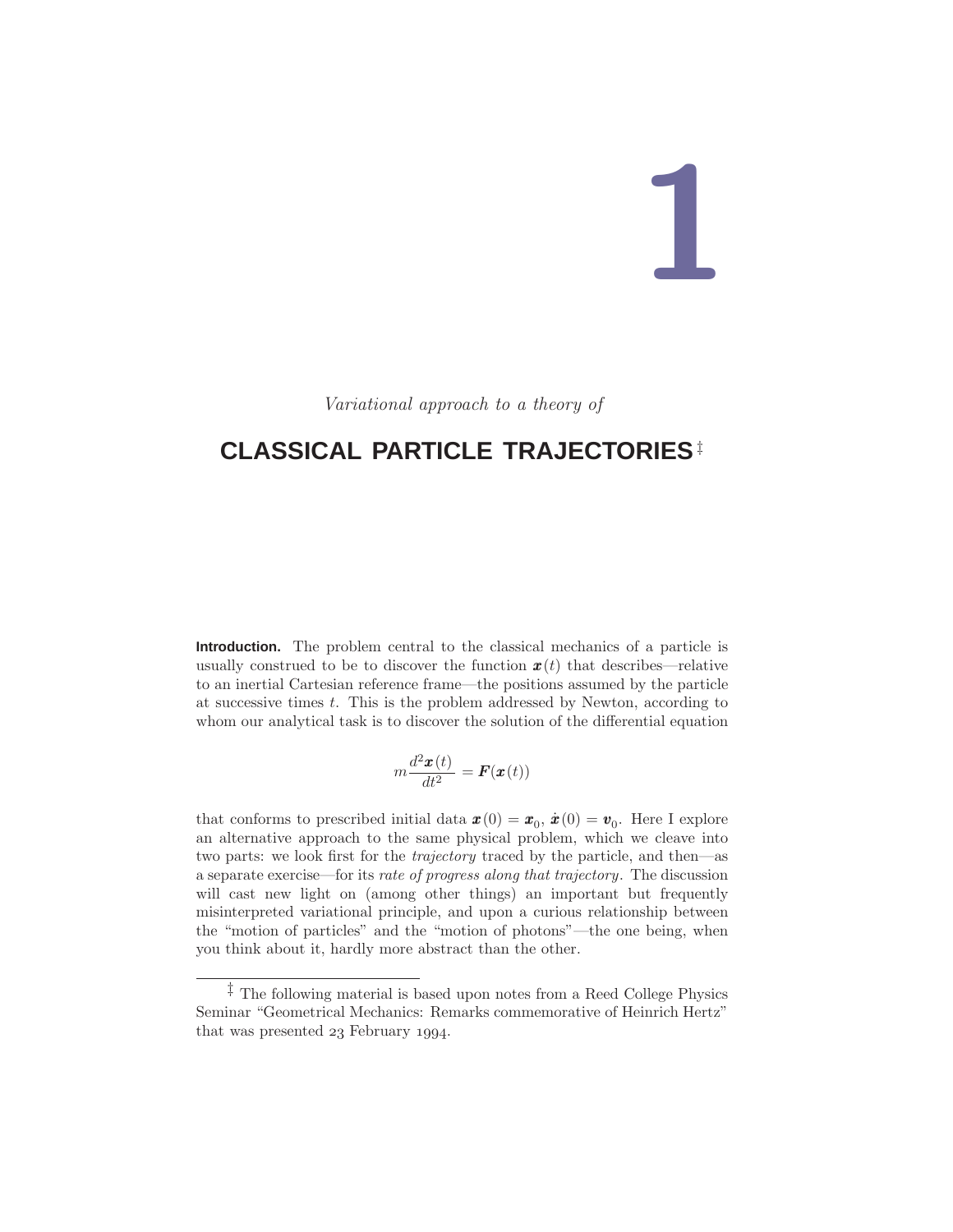**1. "Transit time" in 1-dimensional mechanics.** To describe (relative to an inertial frame) the 1-dimensional motion of a mass point  $m$  we were taught by Newton to write

$$
m\ddot{x} = F(x)
$$

If  $F(x)$  is "conservative"  $F(x) = -\frac{d}{dx}U(x)$ 

(which in the 1-dimensional case is automatic) then, by a familiar line of argument,

$$
E \equiv \frac{1}{2}m\dot{x}^2 + U(x)
$$
 is conserved:  $\dot{E} = 0$ 

Therefore the speed of the particle when at  $x$  can be described

$$
v(x) = \sqrt{\frac{2}{m} \left[ E - U(x) \right]}
$$
 (1)

and is determined (see the FIGURE 1) by the "local depth  $E - U(x)$  of the potential lake." Several useful conclusions are immediate. The motion of  $m$  is



FIGURE 1: "Potential lake" in 1-dimensional mechanics.

bounded  $a \leq x \leq b$  by "turning points" a and b where the potential lake has vanishing depth, and excluded from "forbidden regions" where  $E - U(x) < 0$ ; *i.e.*, where the potential has risen above the "lake level"  $E$ . And the dynamical time of flight, or "transit time"  $x_0 \longrightarrow x$  can be described

$$
t(x; x_0, E) = \int_{x_0}^{x} \frac{1}{\sqrt{\frac{2}{m} [E - U(y)]}} dy
$$
 (2)

By functional inversion—when it can be accomplished!—one obtains

$$
x = x(t; x_0, E)
$$

which provides an explicit description of the E-conserving motion of the particle.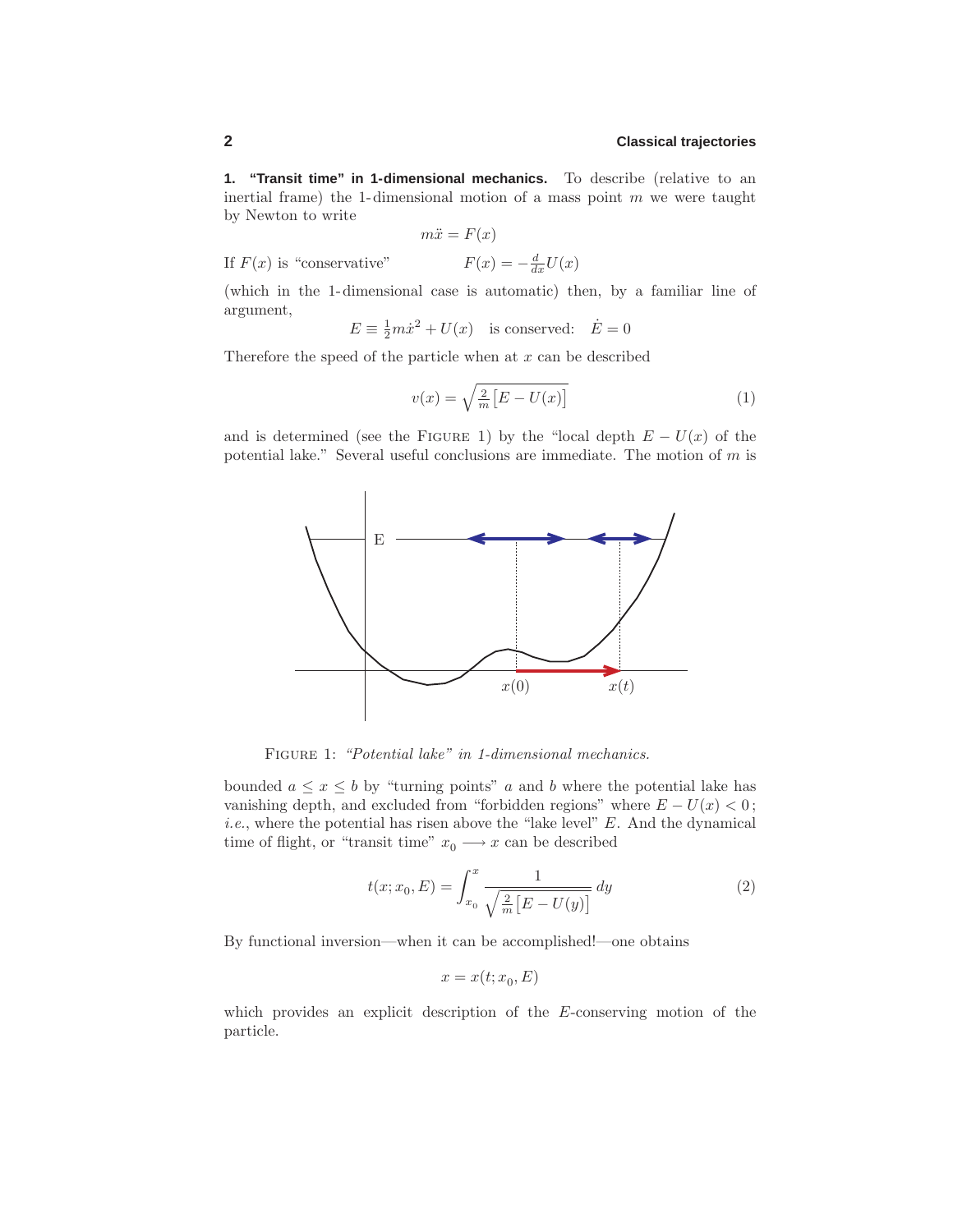### **Transit time 3**

Greater interest attaches, however, to (because they are less familiar) some of the non-standard applications/generalizations of (2). For example: functions of the type

$$
T(x,p) = \int^x \frac{1}{\sqrt{\frac{2}{m} \left[ H(x,p) - U(y) \right]}} dy
$$

comprise seldom-remarked "natural companions" of the Hamiltonian

$$
H(x,p) = \frac{1}{2m}p^2 + U(x)
$$

Indeed,  $H(x, p)$  and  $T(x, p)$  are "conjugate observables" in the sense that

$$
[T,H]\equiv \tfrac{\partial T}{\partial x} \tfrac{\partial H}{\partial p} - \tfrac{\partial H}{\partial x} \tfrac{\partial T}{\partial p} = 1
$$

It is by quantization of the Hamiltonian  $H(x, p) \longrightarrow \mathbf{H}$  that one prepares to write the Schrödinger equation  $\mathbf{H}\psi = i\hbar \partial_t \psi$ . The same procedure  $T(x, p) \longrightarrow \mathbf{T}$ yields a highly non-standard object: a "time operator," which is conjugate to **H** in the sense standard to quantum mechanics

$$
[\mathsf{T},\mathsf{H}]\equiv \mathsf{T}\mathsf{H}-\mathsf{H}\mathsf{T}=i\hbar\mathsf{I}
$$

Upon this remark hangs a tale which I may tell on some other occasion. It is, however, by *dimensional* generalization of (2) that we are led to the subject matter of present interest.

**2. "Transit time" in N-dimensional mechanics.** To describe, relative to an inertial frame, the N-dimensional motion<sup>1</sup> of m we write

Now 
$$
m\ddot{x} = F(x)
$$

$$
F(x) = -\nabla U(x)
$$

is no longer automatic; it is mathematically rare but physically commonplace. It is, in all events, critical to energy conservation

$$
\dot{E} = 0
$$
 with  $E \equiv \frac{1}{2}mv^2 + U(\mathbf{x})$ 

and will be assumed. Speed  $v$  is, as before, determined by the local depth of the potential lake

$$
v(\mathbf{x}) = \sqrt{\frac{2}{m} \left[ E - U(\mathbf{x}) \right]}
$$
 (3)

but now the potential lake is (see Figure 2) a much more "lake-like" place.

<sup>&</sup>lt;sup>1</sup> We have immediate interest in the cases  $N = 2$  and  $N = 3$ , but if we were concerned with the motion of (say) a pair of particles we would want to set  $N = 6$ .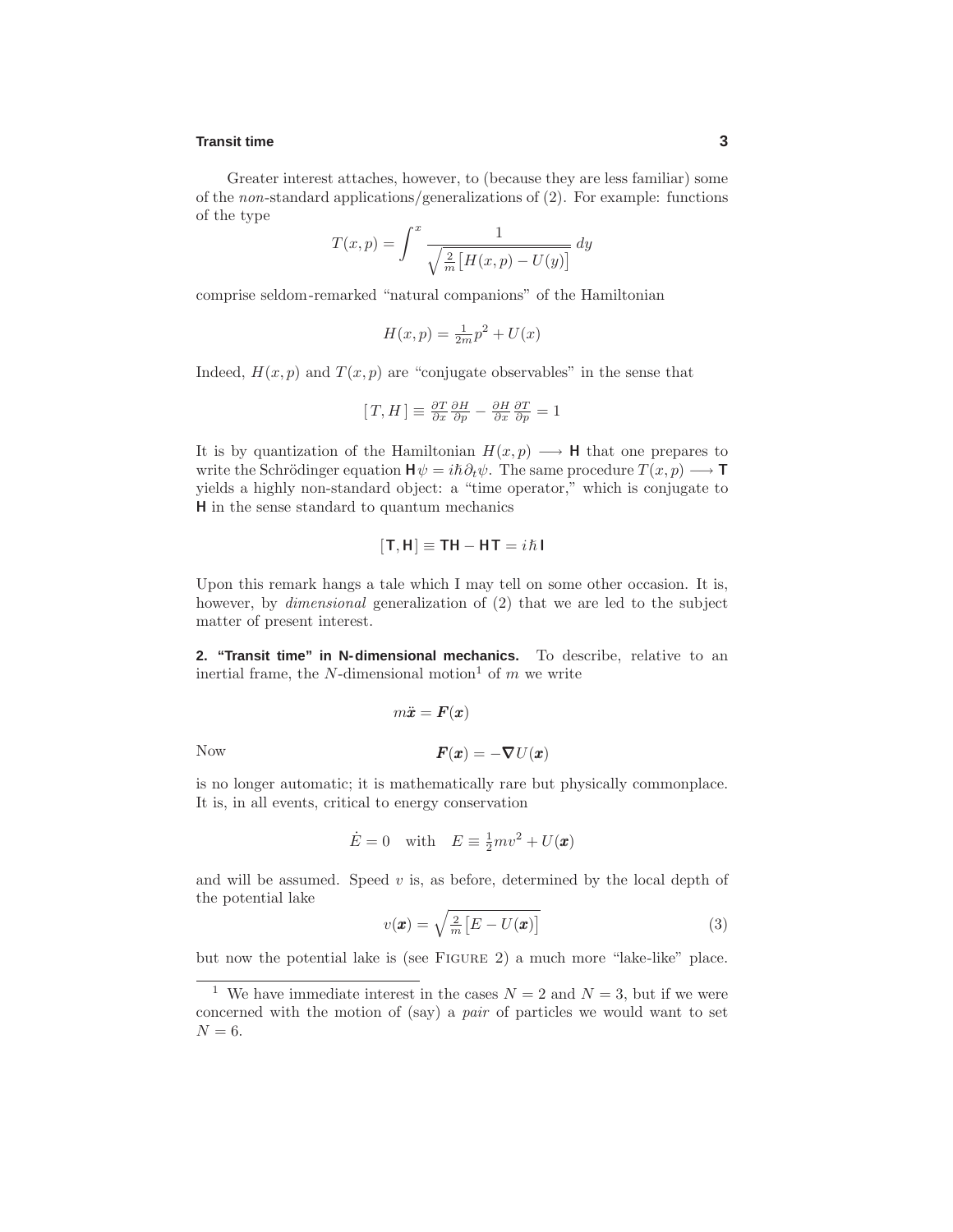

FIGURE 2: "Topographic map" of a 2-dimensional potential lake. The light curves are equipotentials. The curve which links the points  $\mathbf{x}(0) \longrightarrow \mathbf{x}(s)$  has Euclidean arc length s.

It is, in particular, a place where speed—since it conveys no directional information—is insufficient to determine velocity.

To every "path" inscribed "on the surface of the  $E$ -lake" (*i.e.*, within the region L bounded by the equipotential  $U(\mathbf{x}) = E$ ) we can associate a "transit time" T[path]. To notate this obvious fact it is convenient to adopt arc-length parameterization  $ds^2 = dx^2 + dy^2$ , writing

$$
T[\pmb{x}(s)] = \int_0^s \frac{1}{v(\pmb{x}(s'))} \, ds' \tag{4}
$$

Consider now the population P of paths (of various lengths)  $a \rightarrow b$ , as illustrated in Figure 3 . We have particular interest in the "dynamical" elements of such populations  $P$ , *i.e.*, in the paths which the E-conserving motion of  $m$  would trace out in time. More specifically, we have interest in the answer to this question: Is there a property of  $T[path]$  that serves to distinguish dynamical paths from paths-in-general? The question springs naturally to the imagination of anyone passingly familiar with the variational principles of mechanics, particularly because it is so evocative of ...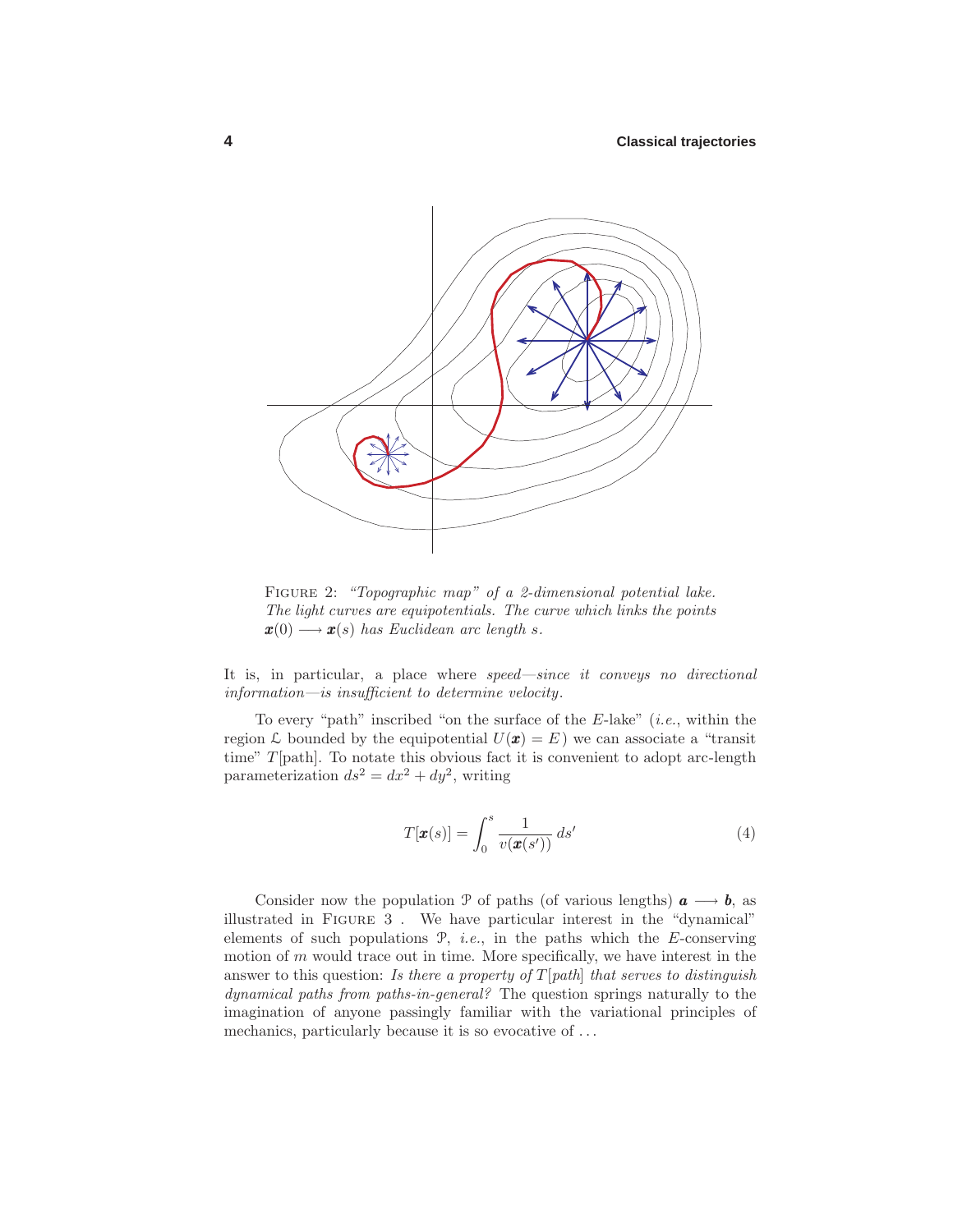

Figure 3: Population P of curves inscribed on the surface of an  $E$ -lake. The distinguished curve was traced by a mass point m; it is "dynamically necessary," the others "dynamically impossible."

**3. Fermat's Principle of Least Time.** A satisfactory geometrical optics—a theory of light rays in isotropically inhomogeneous media can, whether one proceeds from Maxwellian electrodynamics or in the more phenomenological language of Pierre Fermat, be constructed as follows:

1) To each point  $\boldsymbol{x}$  in the medium assign a "speed function"

$$
v(\pmb{x}) = \frac{c}{n(\pmb{x})}
$$

where  $n(\mathbf{x})$  is the local "index of refraction";

2) To each hypothetical path  $x(s)$  associate a number-valued path functional

$$
T[\text{path}] = \text{``transit time''}
$$
\n
$$
= \int_0^s \frac{1}{v(\pmb{x}(s'))} \, ds' = \frac{1}{c} \cdot \underbrace{\int_0^s n(\pmb{x}(s')) \, ds'}_{\equiv \text{``optical path length''}}
$$

3) Associate optical "rays" with the paths which extremize (or as the informal phrase goes, which "minimize") optical path length.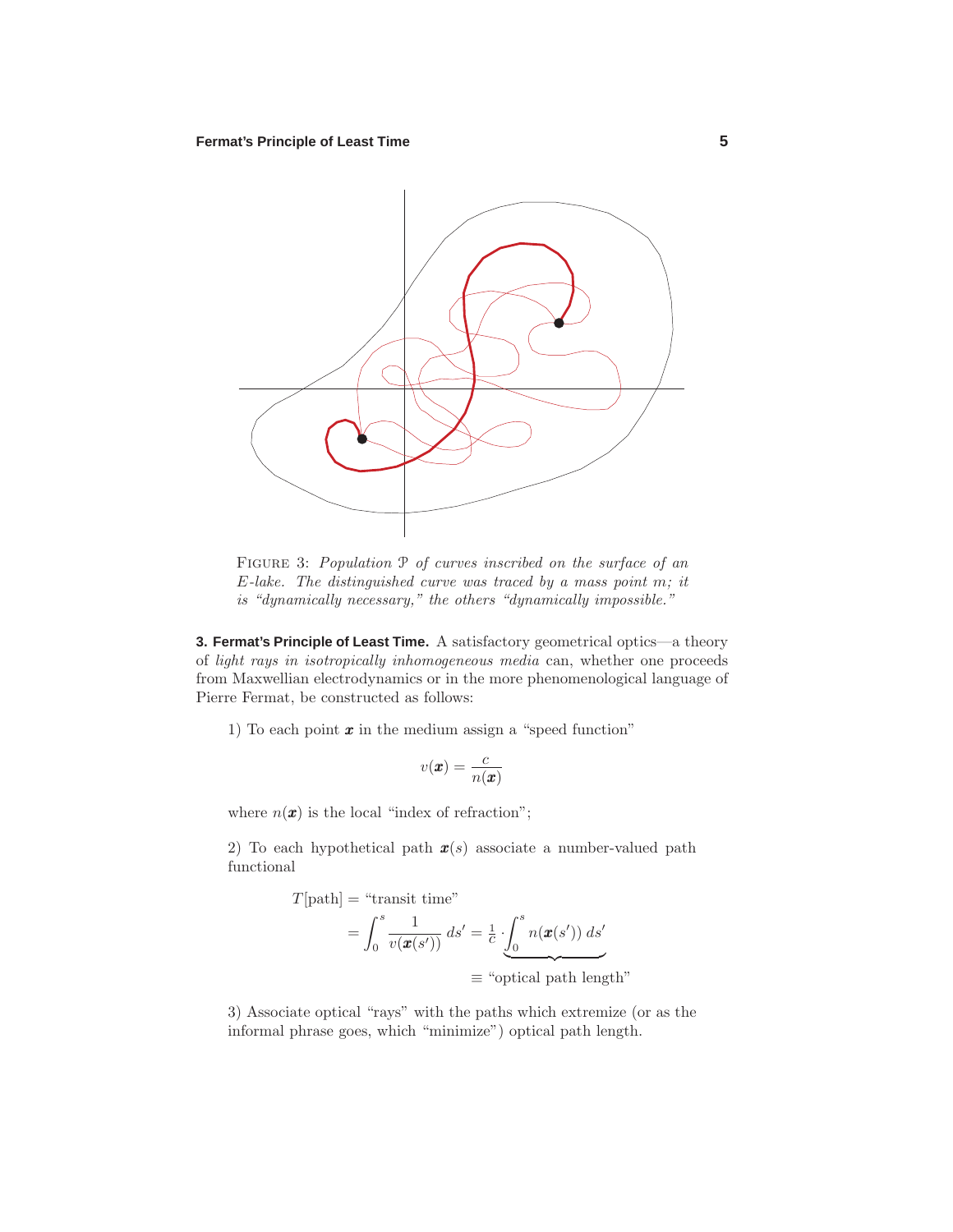Turning now to the analytical implementation of Fermat's Principle, it proves convenient (to avoid a certain technical complication, as discussed below) to give up the specialness of s-parameterization in favor of unspecialized/ arbitrary  $\lambda$ -parameterization, writing  $\mathbf{x}(\lambda)$  to describe a path. Then, using  $ds = \sqrt{\mathbf{\hat{x}} \cdot \mathbf{\hat{x}}} d\lambda$  with  $\mathbf{\hat{x}} \equiv \frac{d}{d\lambda} \mathbf{x}$ , we have

$$
T[\pmb{x}(\lambda)] = \frac{1}{c} \int n(\pmb{x}) \sqrt{\mathbf{\hat{x}} \cdot \mathbf{\hat{x}}} \, d\lambda
$$

Then methods standard to the calculus of variations proceed from

FERMAT'S PRINCIPLE:  $\delta T[\boldsymbol{x}(\lambda)] = 0$ 

to the statement

$$
\left\{\frac{d}{d\lambda}\frac{\partial}{\partial\mathring{x}}-\frac{\partial}{\partial x}\right\}n(\mathit{x})\sqrt{\mathring{x}\!\cdot\!\mathring{x}}=0
$$

Thus are we led to the so-called "ray equations"

$$
\frac{d}{d\lambda} \left[ n \frac{\dot{x}}{\sqrt{\dot{x} \cdot \dot{x}}} \right] - \sqrt{\dot{x} \cdot \dot{x}} \nabla n = 0 \tag{5}
$$

Several remarks are now in order:

If at this point we were to revert  $s \leftarrow \lambda$  to arc-length parameterization then  $ds = d\lambda$  entails  $\sqrt{\hat{x} \cdot \hat{x}} = 1$  and from (5) we obtain

$$
\frac{d}{ds} \left[ n \, \frac{d\boldsymbol{x}}{ds} \right] - \boldsymbol{\nabla} n = \mathbf{0} \tag{6}
$$

which in homogeneous media (where  $\nabla n = 0$ ) reduces to  $d^2x/ds^2 = 0$ : rays become straight (in the Euclidean sense).

Curiously, equation (6) is not itself derivable (except by trickery) from a "Lagrangian." To retain access to the Lagrangian method after adoption of s-parameterization one must treat  $\sqrt{\hat{x} \cdot \hat{x}} = 1$  (here  $\hat{x} \equiv \frac{d}{ds} x$ ) as a "constraint," writing

$$
\delta \int \left\{ n(\boldsymbol{x}) + \frac{1}{2}\lambda [\hat{\boldsymbol{x}} \cdot \hat{\boldsymbol{x}} - 1] \right\} = 0
$$

where  $\lambda(s)$  has now the nature of a "Lagrange multiplier" which has joined  $\mathbf{x}(s)$ on the list of unknown functions of s which it would be our business to describe.

Multiply  $n(\boldsymbol{x})$  into (6) and obtain  $\left(n\frac{d}{ds}\right)^2 \boldsymbol{x} = \frac{1}{2}\boldsymbol{\nabla} n^2$ . Write  $n\frac{d}{ds} = \frac{d}{du}$ ; *i.e.*, give up s-parameterization in favor of u-parameterization, with

$$
u(s) = \int^s \frac{1}{n(\mathbf{x}(s'))} ds'
$$

Then (6) reads

$$
\left(\frac{d}{du}\right)^2 \pmb{x} = \frac{1}{2} \pmb{\nabla} n^2
$$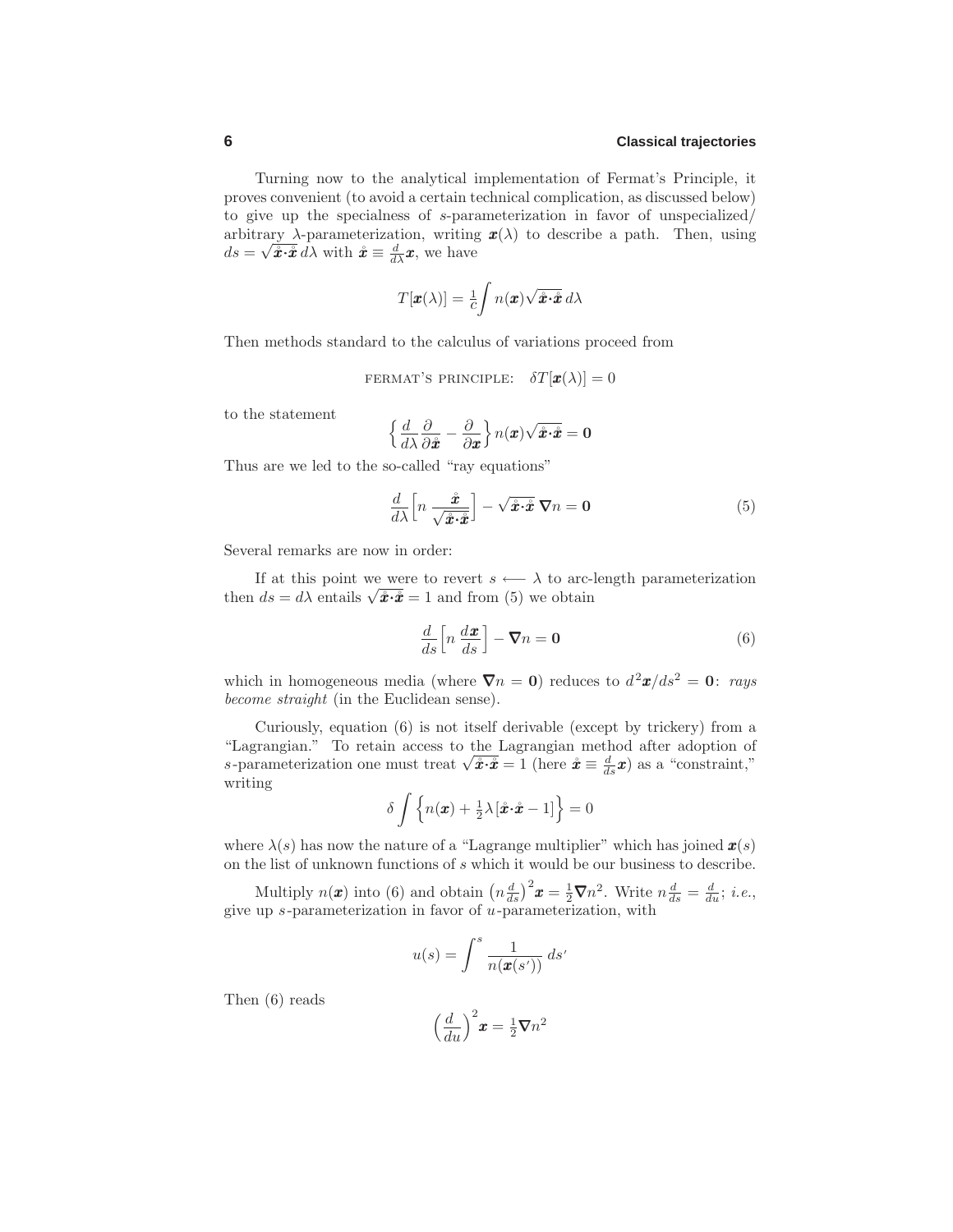# **Mechanical analog of Fermat's Principle 7**

which looks very "Newtonian," and can be considered to arise from the following "Lagrangian":

$$
L = \frac{1}{2} \frac{d\pmb{x}}{du} \cdot \frac{d\pmb{x}}{du} + \frac{1}{2} n^2
$$

Though Fermat spoke casually of "least time," what he actually gave us is a static theory of curves, in which "rays" are distinguished from other curves by their least optical length. It is, I think, well to remind ourselves that Fermat wrote in  $1657$ , almost twenty years before Olaf Römer—in  $1676$ , eleven years after Fermat's death—first demonstrated the speed of light to be  $c < \infty$ . We find it so utterly natural to think of the index of refraction as having to do with the ratio of two speeds

index of refraction 
$$
=
$$
  $\frac{\text{speed of light in vacuum}}{\text{speed of light in medium}}$ 

that we are astonished by the realization that neither Snell, nor Descarte, nor Fermat were in position to entertain the physical imagery that attaches to such a notion. Nothing actually moved in optics—I set aside the Newtonian fiction of "corpusles in flight"—until the invention of the dynamical wave theory of light (foreshadowed in  $1678$  by Huygens), where "rays" arise as "curves normal to surfaces of constant phase," and the "things" which literally move along "rays" are no more "physical" than mere points of intersection!

In mechanics, on the other hand, we confront the "real" motion of (idealized) "real things": mass points. I return now to the mechanical discussion where we left in on page 5, asking ...

**4. Does there exist a mechanical analog of Fermat's Principle?** Such a theory, if it existed, would refer presumably to the *geometry of the space curves*  $\mathbf{x}(s)$  that are traced out (in time) by  $m$ . This separately from all properly "dynamical" matters, which can be considered to reside in the structure of the function  $s(t)$ . We adopt, therefore, this non-standard point of view:

 $\mathbf{X}(s)$  describes the "trajectory" of m, the mechanical analog of a "ray"  $\begin{array}{cc} \n\cdot & \downarrow \ s(t) & \text{describes motion along that trajectory}\n\end{array}$  $\mathbf{x}^{\downarrow}(t) \equiv \mathbf{X}(s(t))$  is the central object of Newtonian mechanics

To get off the ground we must recall some aspects of the mathematical theory of space curves. Let  $\mathbf{X}(s)$  serve, relative to a Cartesian frame, to provide the s-parameterized description of such a curve C. Then  $T(s) \equiv \mathbf{\check{X}}(s)$  describes the unit tangent to C at s.  $\mathring{T}(s)$  lies normal to  $T(s)$  and in the plane in which C is locally inscribed. The equation  $\mathring{T}(s) = \kappa(s) U(s)$  serves (with  $U(s)$  a unit vector) to describe both the direction  $U(s)$  and the magnitude  $\kappa(s)$  of the local curvature of C. Assume  $\kappa(s) \neq 0$  and define  $V(s) \equiv T(s) \times U(s)$  which serves to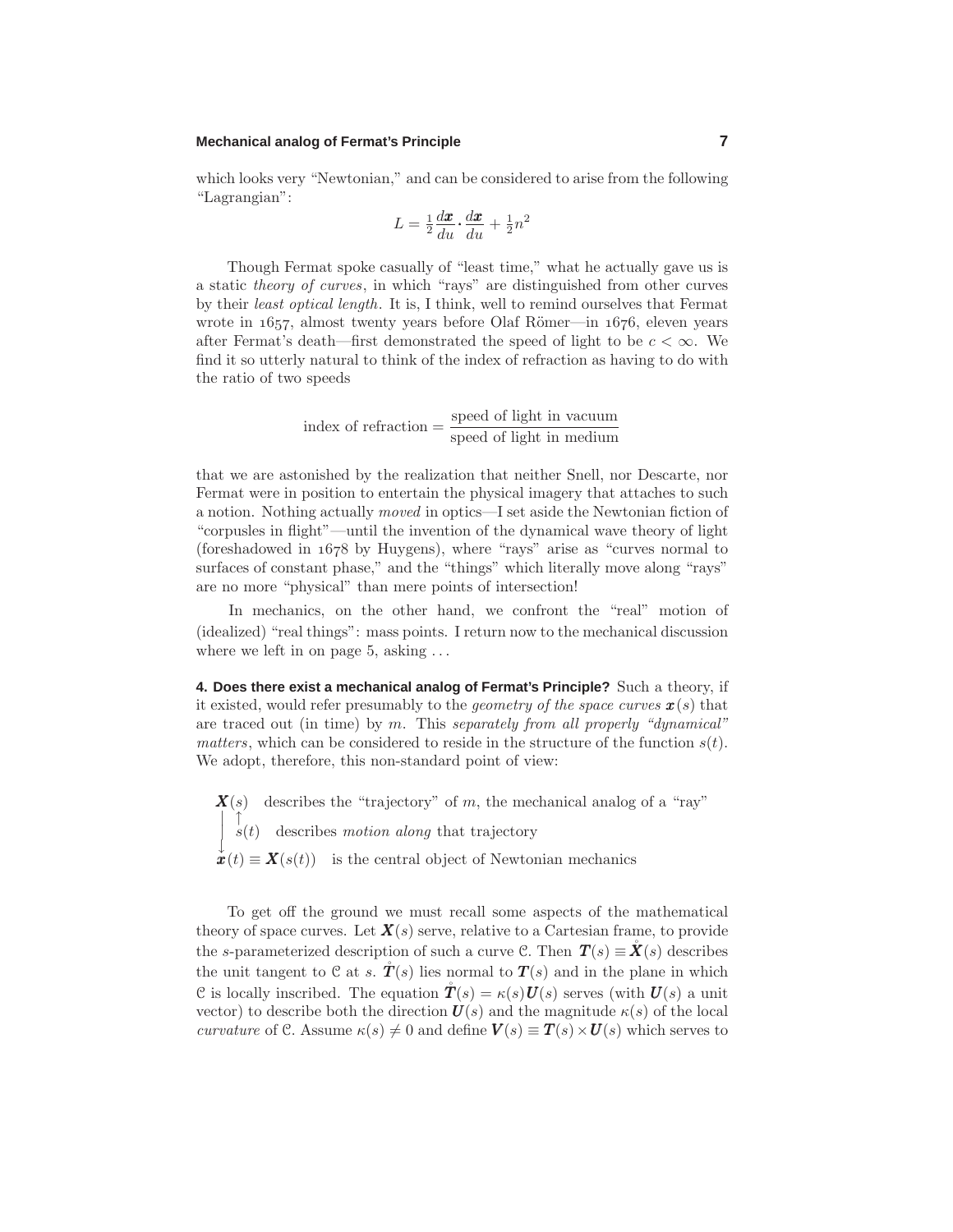

FIGURE 4: Vectors natural to the description of a space curve  $\mathfrak{C}$ .

complete the construction of an orthonormal triad at each (non-straight) point s of C. Elementary arguments lead to the conclusions that  $\hat{\mathbf{U}} = -\kappa \mathbf{T} - \tau \mathbf{V}$  and  $\mathring{\bm{V}}(s) = \tau \bm{U}$ , where  $\tau(s)$  is the torsion of C at s. Briefly

$$
\begin{pmatrix} \mathring{T} \\ \mathring{U} \\ \mathring{V} \end{pmatrix} = \begin{pmatrix} 0 & \kappa & 0 \\ -\kappa & 0 & -\tau \\ 0 & \tau & 0 \end{pmatrix} \begin{pmatrix} T \\ U \\ V \end{pmatrix}
$$

which comprise the famous "Frenet-Serret formulae"  $(1847-1851).^2$ 

Turning in this language to the subject matter of elementary kinematics, we have

$$
\dot{x} = \dot{s}\,\dot{X}
$$
\n
$$
= \dot{s}\,T
$$
\n
$$
\ddot{x} = \ddot{s}\,T + \dot{s}^2\,\dot{T}
$$
\n
$$
= \ddot{s}\,T + \frac{\dot{s}^2\kappa}{\kappa} \,U
$$
\n
$$
\kappa = 1/R \text{ with } R = \text{``radius of curvature'' so}
$$
\n
$$
\dot{s}^2\kappa \text{ is precisely the } v^2/R \text{ familiar from the elementary theory of uniform circular motion}
$$

$$
\ddot{\boldsymbol{x}} = (\ddot{s} - \dot{s}^3 \kappa^2) \boldsymbol{T} + (3\dot{s}\ddot{s}\kappa + \dot{s}^3 \ddot{\kappa}) \boldsymbol{U} - \dot{s}^3 \kappa \tau \boldsymbol{V}
$$

. . .

<sup>2</sup> Multi-particle systems can be considered to trace curves in hyperspace, in which connection see my "Frenet-Serret formulæ in higher dimension" (1998).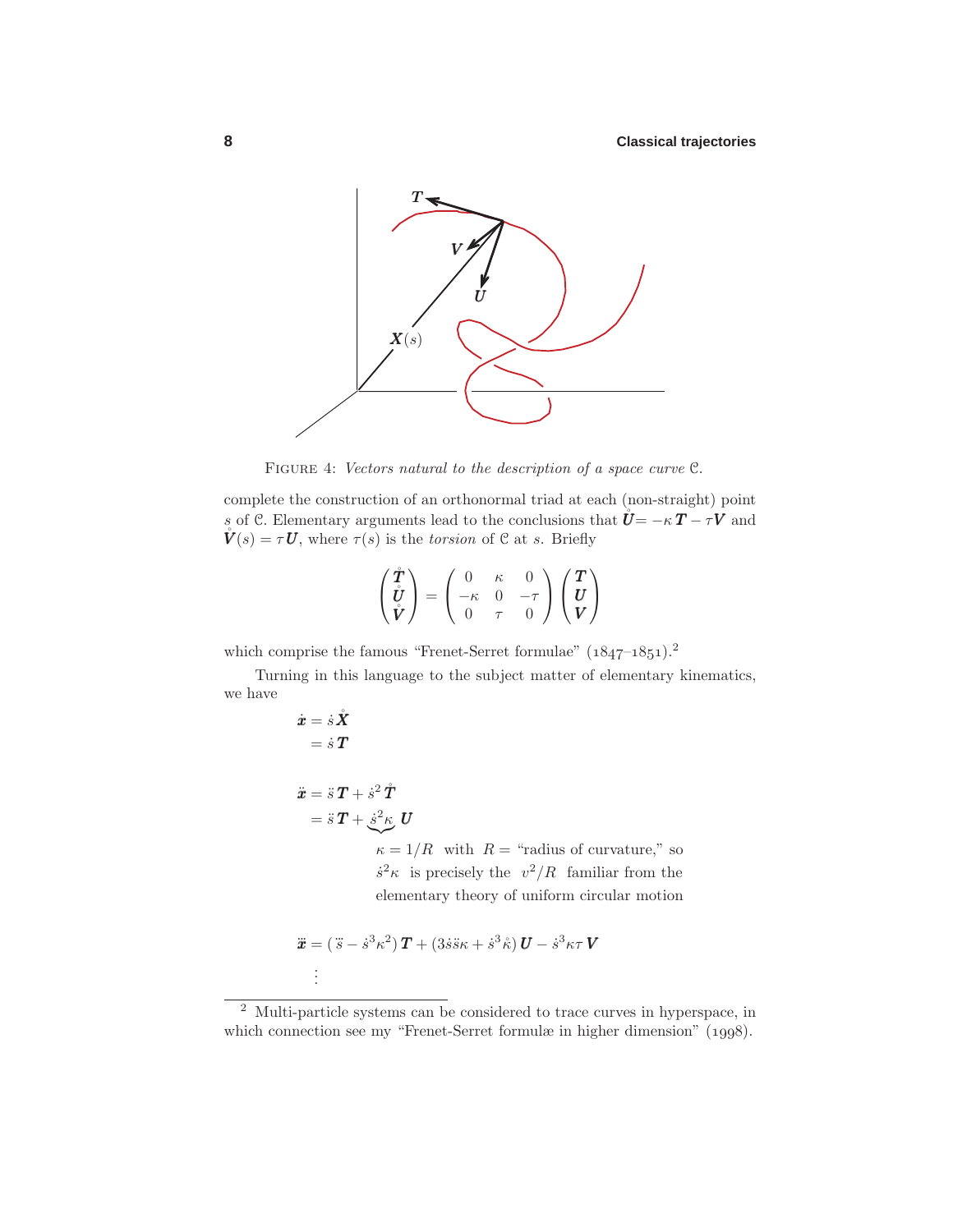# **Mechanical analog of Fermat's Principle 9**

which we now use to construct a "Newtonian theory of dynamical trajectories." To describe the conservative motion of m let us write

with  

$$
\ddot{x}(t) = G(x(t))
$$

$$
G(x) \equiv -\frac{1}{m}\nabla U(x) = \frac{1}{2}\nabla \left\{\frac{2}{m}[E - U(x)]\right\}
$$

which we are now in position to formulate

$$
\dot{s}^2 \mathbf{\mathring{T}} + \ddot{s} \mathbf{T} = \mathbf{G} \tag{7}
$$

All reference to the specifically motional aspects of the situation resides here in the factors  $\dot{s}^2$  and  $\ddot{s}$ , which we now eliminate to obtain a "theory of trajectories" as a kind of residue. To that end, we note first that by energy conservation

$$
\dot{s}^2 = \frac{2}{m} \big[ E - U(\pmb{x}) \big]
$$

Also by  $\mathbf{\dot{T}} \perp \mathbf{T}$  and  $\mathbf{T} \cdot \mathbf{T} = 1$ 

$$
\ddot{s} = \boldsymbol{T} \cdot \boldsymbol{G} = \frac{1}{2} \boldsymbol{T} \cdot \boldsymbol{\nabla} \left\{ \frac{2}{m} \left[ E - U(\boldsymbol{x}) \right] \right\}
$$

Partly to reduce notational clutter, but mainly to facilitate comparison with our optical experience, we agree to write

$$
\frac{2}{m}\big[E - U(\pmb{x})\big] \equiv v^2(\pmb{x}) \equiv \left[\frac{c}{n(\pmb{x};E)}\right]^2
$$

where the  $c$  has been introduced from dimensional necessity but immediately drops away, and where it becomes natural to adopt the terminology

 $n(\mathbf{x}; E) \equiv$  the "mechanical index of refraction"

The energy-dependence of the mechanical index of refraction is reminiscent of the typical frequency-dependence of its optical analog.

Returning with this information and in this notation to (7) we have

$$
\frac{1}{n^2}\mathring{T} + \frac{1}{2}\left(T \cdot \nabla \frac{1}{n^2}\right)T = \underbrace{\frac{1}{2}\nabla \frac{1}{n^2}}_{= \frac{1}{n}\nabla \frac{1}{n}} = \frac{1}{n}\nabla \frac{1}{n}
$$

so

$$
\tfrac{1}{n}\mathring{T} + \big(\boldsymbol{T}\cdot\boldsymbol{\nabla}\tfrac{1}{n}\big)\boldsymbol{T} = \boldsymbol{\nabla}\tfrac{1}{n}
$$

of which

$$
\frac{d}{ds} \left[ \frac{1}{n} \frac{dX}{ds} \right] - \nabla \frac{1}{n} = \mathbf{0}
$$
\n(8)

is but a notational variant.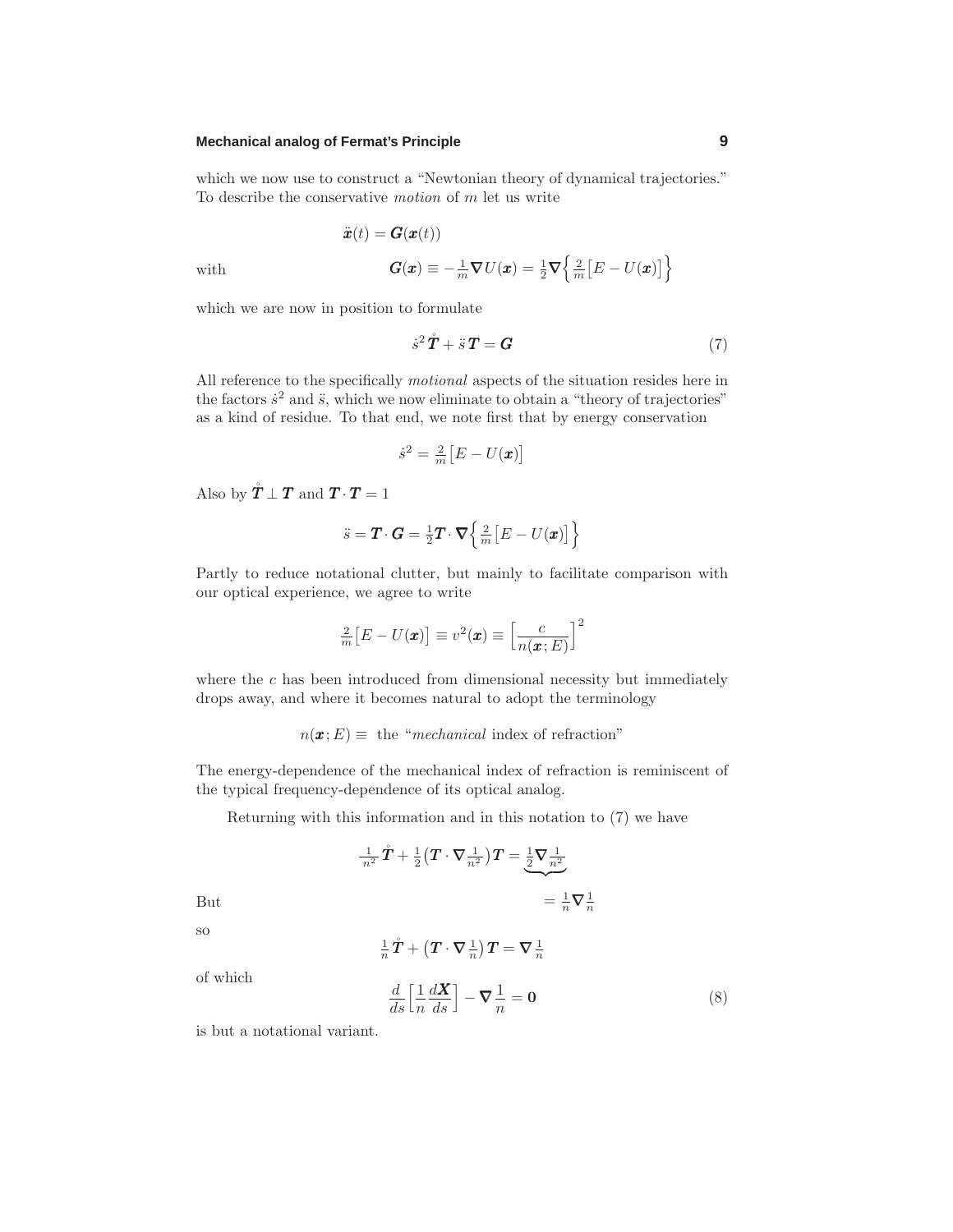Equation (8) is the "trajectory equation" of Newtonian dynamics. It describes the "design of the tracks" along which  $m$  is permitted to move with conserved energy E. To describe the particle's progress along such a track  $\mathcal{C}_F$ we can appeal to the transit time formalism, writing

$$
t(s) \equiv \text{transit time } \mathbf{X}(0) \longrightarrow \mathbf{X}(s) \text{ along } \mathcal{C}_E
$$
  
= 
$$
\int_0^s \frac{1}{\sqrt{\frac{2}{m} [E - U(\mathbf{X}(s'))]}} ds' = \frac{1}{c} \int_0^s n(\mathbf{X}(s'); E) ds'
$$
  
\$\downarrow\$  

$$
s = s(t) \text{ by functional inversion}
$$

We anticipate that there will be occasions when it is the intractability of the functional inversion that prevents our progressing from the trajectory to an explicit description of the motion—occasions, that is to say, when it is relatively easier to solve (8) than it is to solve the associated equations of motion.

The trajectory equation (8) provides the foundation of what might be called "**time-independent Newtonian dynamics**." Interestingly, the phrase is much less familiar than the "time-independent Hamilton-Jacobi equation" and the "time-independent Schrödinger equation" which it calls instantly to mind. Nor are we speaking here of a merely terminological resonance; there exists a sense which I hope to detail on some other occasion—in which the former subject lies at the theoretical base of the latter two.

**5. Variational formulation of time-independent Newtonian mechanics.** Equation (8)—the "trajectory equation"—is structurally identical to the "ray equation" (6), from which however it differs in one important respect, which can be symbolized

$$
n(\boldsymbol{x}, \nu)_{\text{optical}} \longrightarrow \frac{1}{n(\boldsymbol{x}; E)_{\text{mechanical}}}
$$
(9)

We have seen that the ray equation can be obtained by specialization  $s \leftarrow \lambda$ of the arbitrarily parameterized Euler-Lagrange equation (5) which issues from the variational principle  $\delta \int n(\boldsymbol{x}, \nu) \sqrt{\hat{\boldsymbol{x}} \cdot \hat{\boldsymbol{x}}} d\lambda = 0$ . Similarly,

$$
\delta \int \frac{1}{n(\pmb{x};E)} \sqrt{\hat{\pmb{x}} \cdot \hat{\pmb{x}}} \, d\lambda = 0 \tag{10}
$$

gives

$$
\left\{\frac{d}{d\lambda}\frac{\partial}{\partial \hat{\boldsymbol{x}}}-\frac{\partial}{\partial \boldsymbol{x}}\right\}\frac{1}{n(\boldsymbol{x};E)}\sqrt{\hat{\boldsymbol{x}}\cdot\hat{\boldsymbol{x}}}=0
$$

whence

$$
\frac{d}{d\lambda} \left[ \frac{1}{n} \frac{\dot{x}}{\sqrt{\dot{x} \cdot \dot{x}}} \right] - \sqrt{\dot{x} \cdot \dot{x}} \nabla \frac{1}{n} = 0 \tag{11}
$$

from which by  $s \leftarrow \lambda$  we recover the trajectory equation (8).

Suppose were were to agree—at high risk of the confusion that I want here to dispel—to notate the variational principle (10) as follows:

$$
\hat{\delta} \int \frac{1}{n} ds = 0 \tag{12}
$$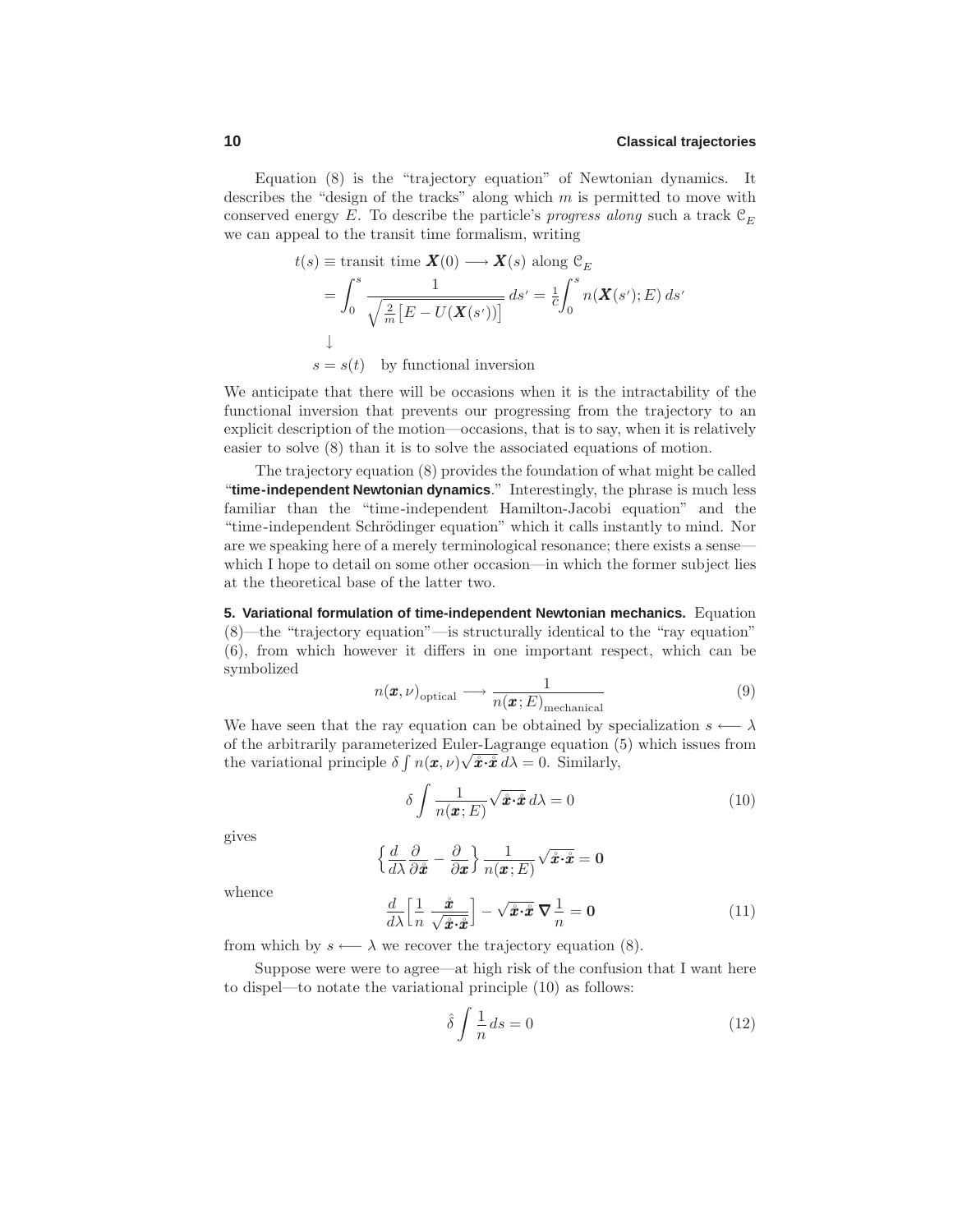### **Variational formulation 11**

where the  $\hat{ }$  is understood to signify that the variation is to be carried out subject to the constraint  $\sqrt{\hat{x} \cdot \hat{x}} = 1$ . Using

$$
\frac{1}{n} = \sqrt{\frac{2}{mc^2}[E - U]} = \sqrt{\frac{2}{mc^2}} \cdot \sqrt{T}
$$
 with  $T$  = kinetic energy

we find that Newtonian trajectories of energy  $E$  have the property that they extremize "Jacobi's action functional"

$$
A[\text{path}] \equiv \sqrt{\frac{m}{2}} \int \sqrt{T} \, ds
$$

$$
= \int T \, dt \quad \text{by } ds = \sqrt{\frac{2}{m} T} \, dt
$$

It is at this point that the standard literature becomes, by my reading, quite confusing. We have on the one hand

HAMILTON'S PRINCIPLE: 
$$
\delta S = 0
$$
 with  $S[\text{path}] = \int (T - U) dt$ 

and on the other hand

JACOBI'S PRINCIPLE: 
$$
\hat{\delta}A = 0
$$
 with  $A[\text{path}] = \int T dt$  (13)

—both of which are known informally as the "Principle of Least Action," but



FIGURE 5: Comparison of the variational processes fundamental to Hamilton's Principle (on the left) and the Jacobi's Principle of Least Action. In both cases the spatial endpoints are specified, but in Hamilton's Principle transit time is a constant of the variational process, while Jacobi's Principle requires the conserved energy E to be variationally constant.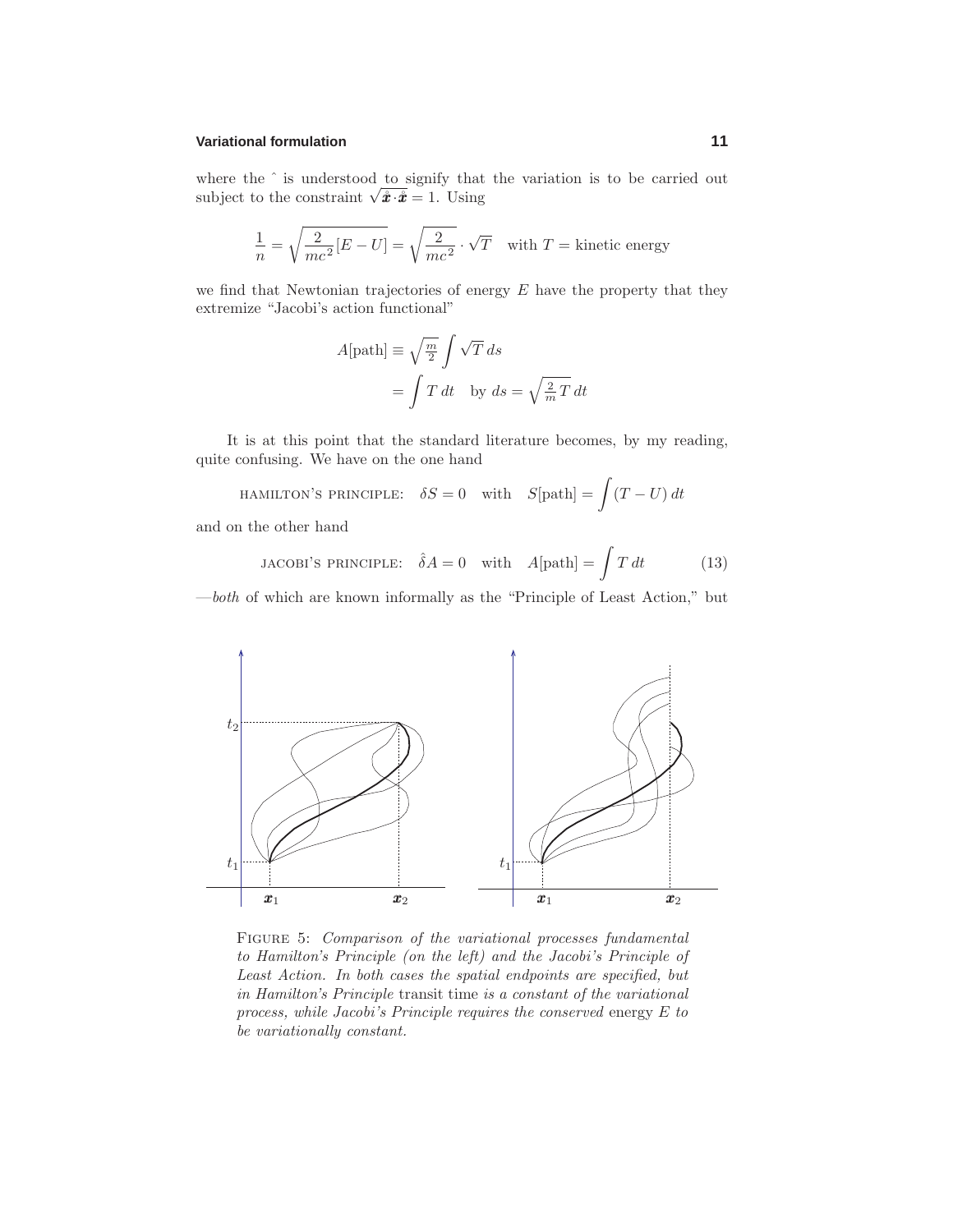the meanings of which are profoundly distinct. Hamilton's principle, as is well-known, has everything to do with the *temporal* aspects of dynamics: it gives us (in Lagrangian form) the equations of motion. Jacobi's principle, though deceptively notated to suggest otherwise, has in fact nothing to do with temporal dynamics, but everything to do with the *geometrical figure* of dynamical trajectories; this becomes clear when one traces backwards the argument which led from (10) to (13). Sharpened understanding of the point here at issue follows at once from the observation that the integrand

$$
\mathcal{A}_E(\pmb{x},\mathring{\pmb{x}}) \equiv \frac{1}{n(\pmb{x};E)} \sqrt{\mathring{\pmb{x}} \cdot \mathring{\pmb{x}}}
$$

in (10) is homogeneous of degree one in the variables  $\mathbf{\hat{z}} \equiv \frac{d}{dx}\mathbf{x}$ ; under arbitrary reparameterization  $\lambda = \lambda(\tau) \longleftarrow \tau$  we therefore have

$$
\int A_E(\mathbf{x}, \frac{d\mathbf{x}}{d\lambda}) d\lambda = \int \frac{d\tau}{d\lambda} A_E(\mathbf{x}, \frac{d\mathbf{x}}{d\tau}) \cdot \frac{d\lambda}{d\tau} d\lambda = \int A_E(\mathbf{x}, \frac{d\mathbf{x}}{d\tau}) d\tau
$$

according to which not only Jacobi's principle (10) but all of its consequences are form-invariant with respect to arbitrary reparameterizations. They therefore are, in particular, form-invariant with respect to arbitrary clock-regraduations  $t \longrightarrow \tau = \tau(t)$ , and so can have nothing to do with the specifically temporal aspects of mechanics.

We come thus to a conclusion which is, at least in the light of our optical experience, somewhat counterintuitive: the particle elects to pursue not the path  $a \longrightarrow b$  which minimizes transit time, but the iso-energetic path which extremizes the Jacobi action A[path]; it pursues the "path of least action," a geodesic with respect to the action metric

$$
d\sigma = a_E(\pmb{x})ds
$$

where  $ds = \sqrt{(dx)^2 + (dy)^2 + (dz)^2}$  is Euclidean, and where

$$
a_E(\mathbf{x}) \equiv \sqrt{\frac{2}{mc^2} [E - U(\mathbf{x})]} = \frac{1}{n(\mathbf{x}; E)}
$$

With respect to the action metric the dynamical trajectory is "least curved," "straightest possible," generated by "parallel prolongation." The particle pursues its trajectory with Euclidean speed

$$
\dot{s} = \sqrt{\frac{2}{m}[E - U(\boldsymbol{x})]} = \frac{c}{n(\boldsymbol{x}; E)} = c \cdot a_E(\boldsymbol{x})
$$

With respect to the action metric its "speed" is  $\dot{\sigma} = a_F(\mathbf{x})\dot{s}$ , and with respect to both metrics the speed is, in general, non-constant. With respect to the "reciprocal metric"

$$
d\tilde{\sigma} = \frac{1}{a_E(\pmb{x})} ds
$$

speed *is* constant  $\left(\frac{d}{dt}\tilde{\sigma} = c\right)$ , but the trajectory is non-geodesic.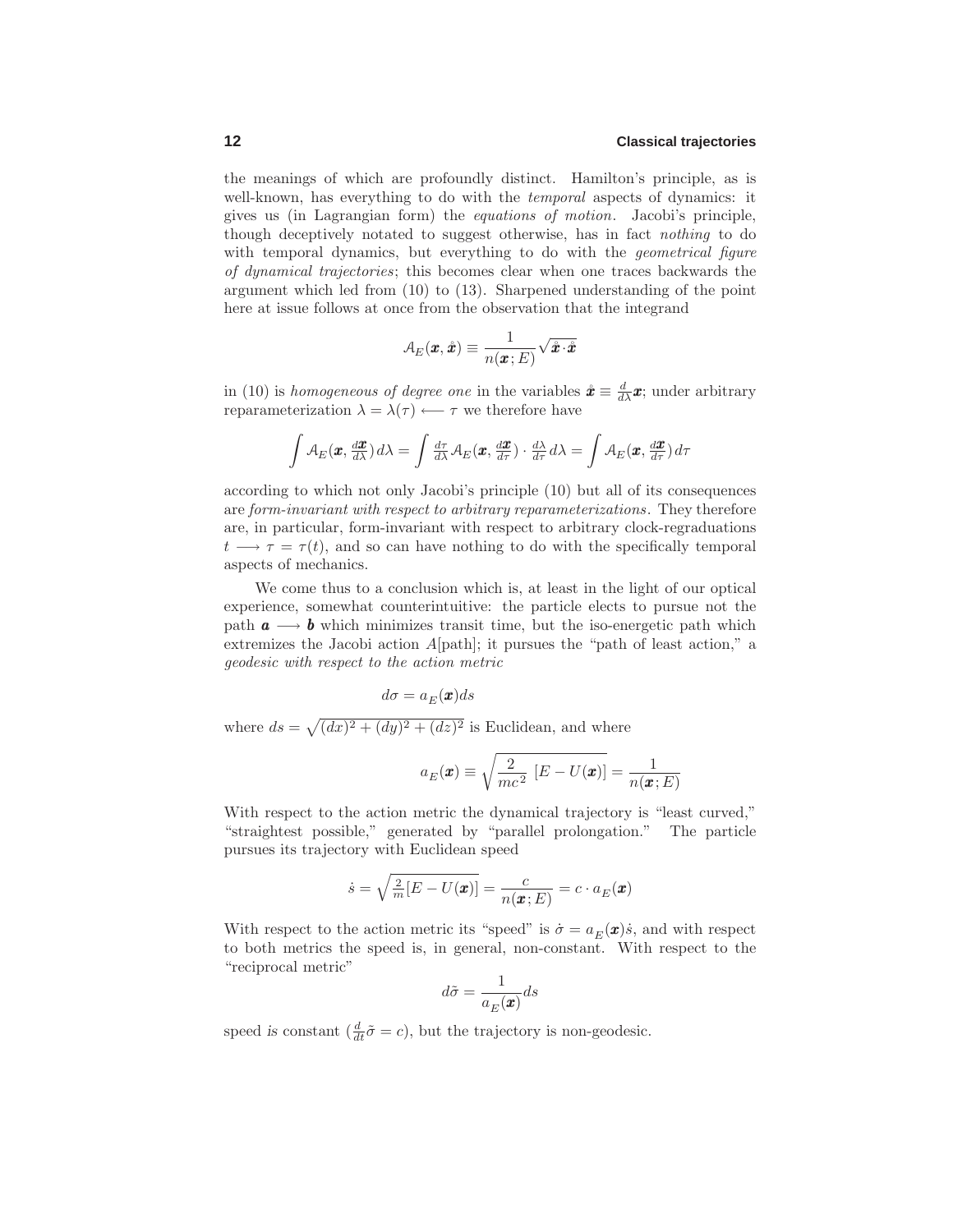### **Trajectory of a free particle 13**

**6. Theoretical placement of the Principle of Least Action.** It is my sense that the profoundly geometrical purport of Jacobi's principle is not widely appreciated, that physicists—even those writing about the subject (see, for example, §8.6 of Goldstein's  $2<sup>nd</sup>$  edition, or §7.5 of his 1<sup>st</sup> edition)—typically don't know quite what to make of Jacobi's principle, which they find easy therefore simply to ignore. It is on these grounds I understand the fact that the "Principle of Least Action" terminology is so often misapplied. For example, Richard Feynman gave to the dissertation (Princeton, May  $1942$ ) in which he first described what has come to be known as the "Feynman sum-over-paths formalism"; *i.e.*, in which he first had occasion to write

$$
K(x, t; x_0, 0) = \int e^{\frac{i}{\hbar}S[\text{path}]} \mathcal{D}[\text{paths}]
$$

...the title The Principle of Least Action in Quantum Mechanics, though what he clearly had in mind was a quantum generalization of Hamilton's principle.<sup>3</sup> A paper which might more properly have worn Feynman's original title (but to which he in fact gave a different title<sup>4</sup>) was written recently by Richard Crandall, who uses path-integral methods to study the time-independent object

$$
G(x, x_0; E) = \frac{1}{i\hbar} \int_0^\infty K(x, t; x_0, 0) e^{\frac{i}{\hbar}Et} dt
$$

But the recent work which draws most explicitly upon the geometry of classical trajectories is that having to do with chaos—particularly quantum chaos.

E. T. Whittaker (see §§105–107 of his ANALYTICAL DYNAMICS) has drawn attention to the close kinship which links the Principle of Least Action to (for example) Gauss' "Principle of Least Constraint" and to the even less well known "Appell formalism." This whole corner of physics—of what I have chosen to call "geometrical mechanics"—remains much less studied than (in my view) it deserves to be. Research questions spring easily to mind, and much that is useful (not to say pretty) remains to be worked out.

**7. Application to the case of a free particle.** This simplest of all dynamical systems arises from setting  $U(\mathbf{x}) = 0$ . The "mechanical index of refraction" is given then (see again pages 9 and 12) by

$$
\frac{1}{n(\pmb{x};E)} = \sqrt{\frac{2E}{mc^2}} \quad : \quad \text{constant}
$$

<sup>3</sup> When the work was finally published (Rev. Mod. Phys. **20**, 367 (1948)) it wore new title: "Space-time approach to non-relativistic quantum mechanics," where the first adjective refers to the fact that the "paths" in question are inscribed on spacetime, and the second adjective disabuses readers of any presumption that the theory has something therefore to do with relativity.

<sup>4</sup> See "Combinatorial approach to Feynman path integration," J. Phys. A: Math. Gen. **26**, 3627 (1993) and papers there cited.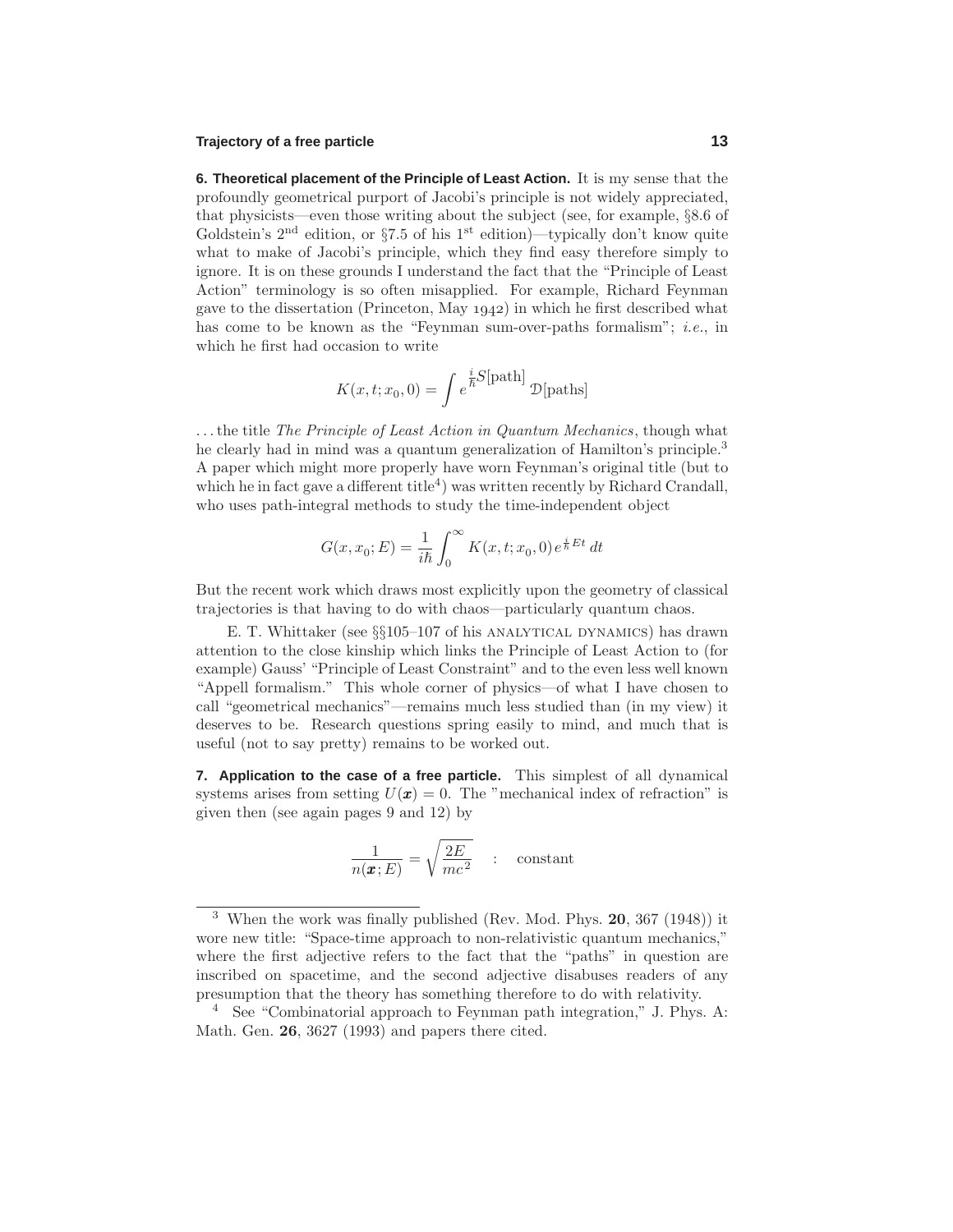The trajectory equations (8) therefore assume the simple form

$$
\left(\frac{d}{ds}\right)^2 x(s) = \left(\frac{d}{ds}\right)^2 y(s) = 0
$$

and give

and obtain

$$
x(s) = x_0 + x_1s
$$

$$
y(s) = y_0 + y_1s
$$

The time of transit  $0 \rightarrow s$  is given (see again page 10) by

$$
t(s) = \int_0^s \frac{1}{\sqrt{\frac{2}{m}E}} ds' = \sqrt{m/2E} s
$$

which by a trivial functional inversion becomes

$$
s = \sqrt{2E/m} t
$$

giving finally the uniform rectilinear motion

$$
x(s(t)) = x_0 + ut \quad \text{with} \quad u \equiv x_1 \sqrt{2E/m}
$$
  

$$
y(s(t)) = y_0 + vt \quad \text{with} \quad v \equiv y_1 \sqrt{2E/m}
$$

enshrined in Newton's 1<sup>st</sup> Law. So far, so good.

**8. Attempted application to the case of a ballistic particle.** We turn now to the most familiar instance of the next-simplest case:  $U(\mathbf{x}) = mgy$ . To describe the ballistic motion of a thrown particle  $m$  we would, as first-year students of physics, write

$$
m\ddot{x} = 0
$$
  
\n
$$
m\ddot{y} = -mg
$$
  
\n
$$
x(t) = x_0 + ut
$$
  
\n
$$
y(t) = y_0 + vt - \frac{1}{2}gt^2
$$

To reduce notational clutter we might restrict our attention to the typical case  $x_0 = y_0 = 0$ , writing

$$
x(t) = ut
$$
  
\n
$$
y(t) = vt - \frac{1}{2}gt^2
$$
\n(14.1)

to describe the motion of the particle. To describe its trajectory we have only to eliminate  $t$  between those two equations: immediately

$$
y = Y(x) \equiv (v/u)x - (g/2u^2)x^2 \tag{14.2}
$$

which describes a down-turned parabola that achieves is maximal value at

$$
x_{\text{max}} = uv/g
$$
, where  $y_{\text{max}} \equiv Y(x_{\text{max}}) = \frac{1}{2}(v^2/g)$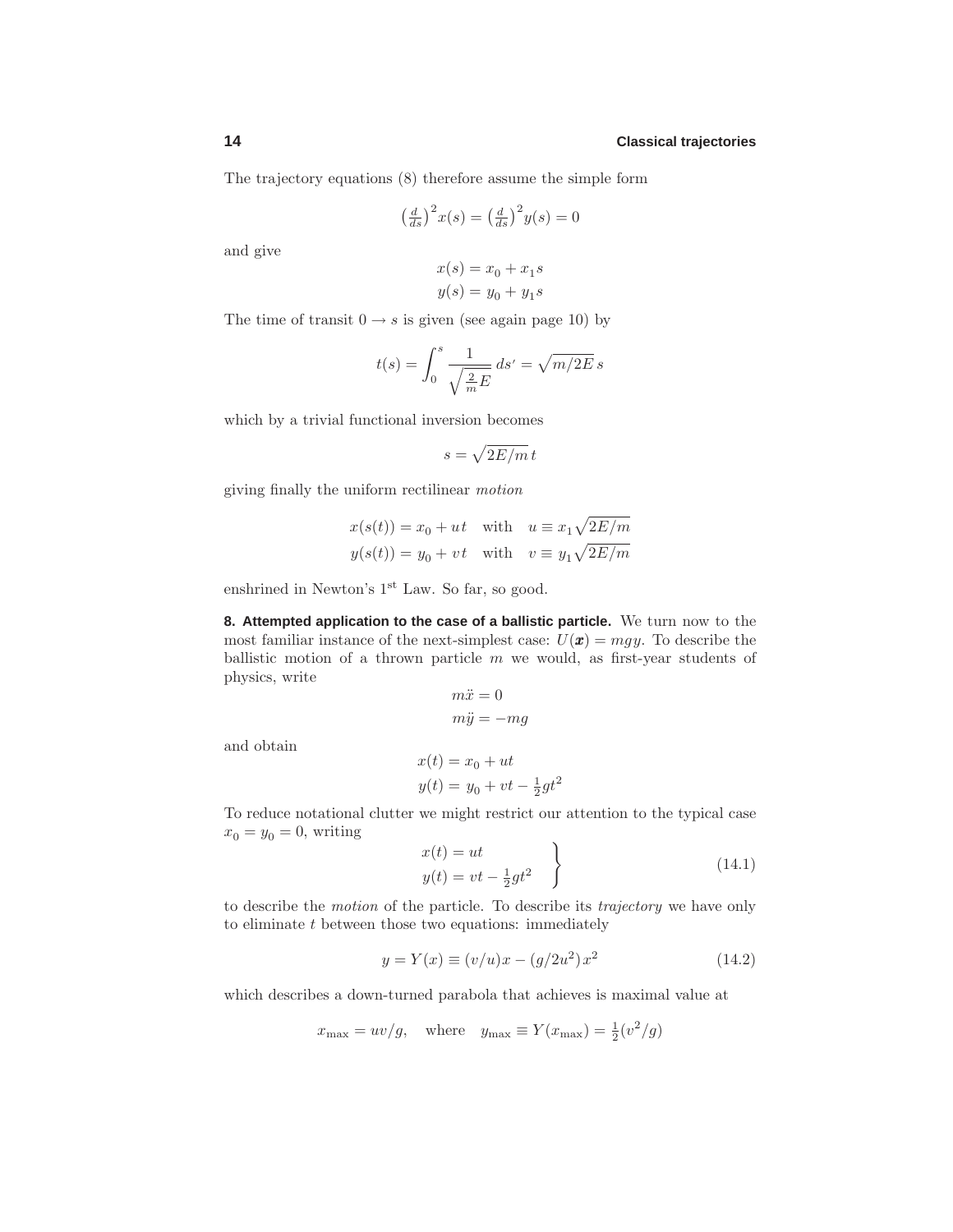

FIGURE 6: Trajectory  $y = -(g/2u^2)x^2$  of a ballistic particle in the case  $v = 0$  and  $g/2u^2 = 1/2$ .

We might at this point agree at this point to adopt the additional simplifying assumption that the particle has been launched with no initial  $\hat{\mathcal{I}}$  velocity:  $v = 0$ . Then  $x_{\text{max}} = y_{\text{max}} = 0$ , which is to say: the apex of the trajectory has been positioned at the origin (see the preceding figure) and equations (14) have become

$$
x(t) = ut
$$
  

$$
y(t) = -\frac{1}{2}gt^2
$$
 (15.1)

$$
Y(x) = -(g/2u^2)x^2
$$
\n(15.2)

The theory developed in §4 is addressed, however, to the construction of an implicit description of the trajectory: it has been designed to lead us not to  $y(x)$  but to  $\{x(s), y(s)\}\,$ , the claim being that those functions are solutions of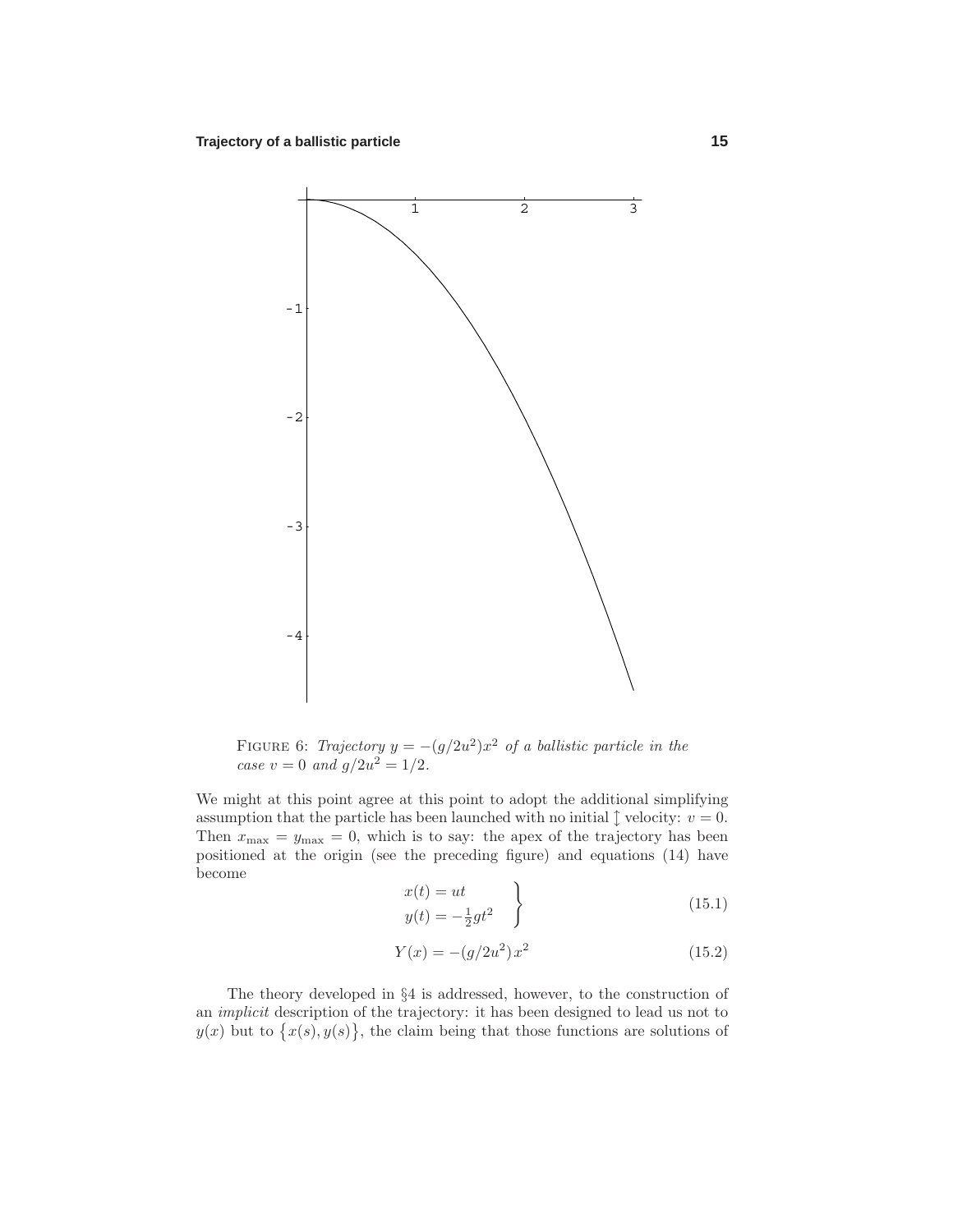a pair of differential equations obtained by specialization of (8). In the present instance

$$
\frac{1}{n} = \sqrt{\frac{2}{mc^2} [E - mgy]}
$$

and the trajectory equations (8)—from which, it will be noticed, the artificial c-factors have dropped automatically away (as they always do)—become

$$
\frac{d}{ds}\sqrt{E - mgy}\frac{dx}{ds} = 0
$$

$$
\frac{d}{ds}\sqrt{E - mgy}\frac{dy}{ds} + \frac{mg}{2\sqrt{E - mgy}} = 0
$$

or, after simplifications,

$$
(E - mgy) \stackrel{\circ}{x} - \frac{1}{2}mg \stackrel{\circ}{x} \stackrel{\circ}{y} = 0
$$
  
\n
$$
(E - mgy) \stackrel{\circ}{y} - \frac{1}{2}mg \stackrel{\circ}{y} \stackrel{\circ}{y} = -\frac{1}{2}mg
$$
\n(16)

What accounts for the fact that our simple free-fall system has given rise to such an intractable system of coupled non-linear differential equations? The arc-length of a segment of the plane curve  $y(x)$  can be described

$$
s(a,b) = \int_{a}^{b} \sqrt{1 + (dy/dx)^2} \, dx
$$

Looking to the parabolic arc shown in FIGURE 6, we have (working from  $(15.2)$ ) with the assistance of *Mathematica*)

$$
s(x) \equiv s(0, x) = \int_0^x \sqrt{1 + k^2 y^2} dy \qquad : \quad k \equiv g/u^2
$$

$$
= x \int_0^1 \sqrt{1 + k^2 x^2 z^2} dz
$$

$$
= \frac{kx\sqrt{1 + k^2 x^2} + \text{Arcsinh}(kx)}{2k}
$$

Functional inversion would supply  $x(s)$ , which we would insert into  $Y(x)$  to obtain  $y(s) \equiv Y(x(s))$ . But <u>functional inversion</u> is, in this instance, clearly impossible.

Relatedly, we have (see again page 12)

$$
\dot{s} = \sqrt{\frac{2}{m}[E - mgy(t)]}
$$

which presents us with a statement of the form

$$
s(t) = \int_0^t \sqrt{a + b\tau + c\tau^2} d\tau
$$
  
= 
$$
\frac{2\sqrt{c}(b + 2ct)\sqrt{a + b\tau + ct^2} - (b^2 - 4ac)\log\left[\frac{b + 2ct}{\sqrt{c}}\right] + 2\sqrt{a + b\tau + ct^2}\Big]_0^t}{8c^{3/2}}
$$